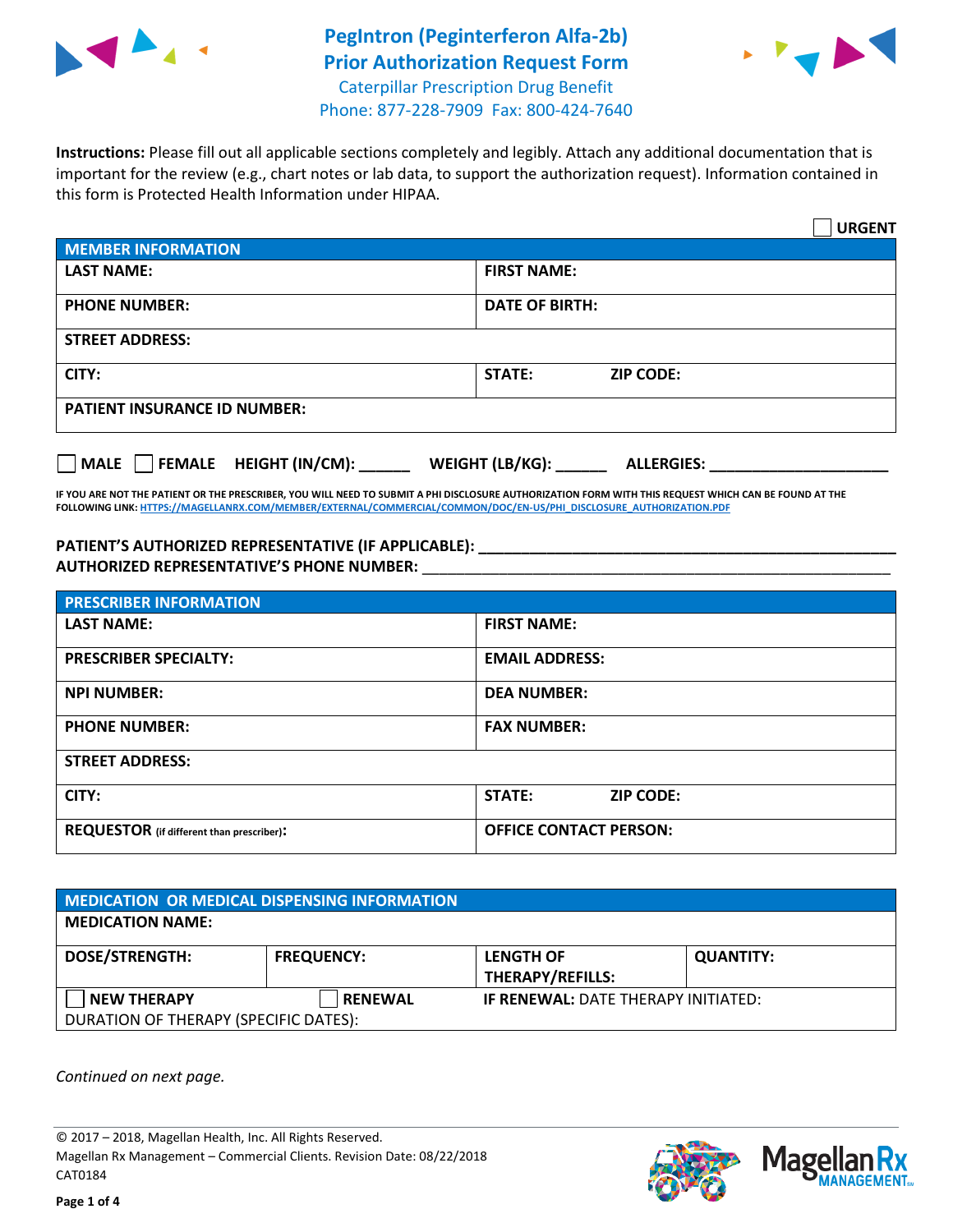



| <b>MEMBER'S LAST NAME:</b>                                                                                                                                                                                                                                                               | <b>MEMBER'S FIRST NAME:</b>                    |                                                                                                                                  |  |  |
|------------------------------------------------------------------------------------------------------------------------------------------------------------------------------------------------------------------------------------------------------------------------------------------|------------------------------------------------|----------------------------------------------------------------------------------------------------------------------------------|--|--|
| 1. HAS THE PATIENT TRIED ANY OTHER MEDICATIONS FOR THIS CONDITION?                                                                                                                                                                                                                       |                                                | YES (if yes, complete below)<br><b>NO</b>                                                                                        |  |  |
| <b>MEDICATION/THERAPY (SPECIFY</b><br>DRUG NAME AND DOSAGE):                                                                                                                                                                                                                             | <b>DURATION OF THERAPY (SPECIFY</b><br>DATES): | <b>RESPONSE/REASON FOR</b><br><b>FAILURE/ALLERGY:</b>                                                                            |  |  |
| <b>2. LIST DIAGNOSES:</b>                                                                                                                                                                                                                                                                |                                                | <b>ICD-10:</b>                                                                                                                   |  |  |
| $\Box$ Chronic hepatitis B<br>$\square$ Chronic hepatitis C<br>□ Other diagnosis: ____________________ICD-10__________________________________                                                                                                                                           |                                                |                                                                                                                                  |  |  |
| 3. REQUIRED CLINICAL INFORMATION: PLEASE PROVIDE ALL RELEVANT CLINICAL INFORMATION TO SUPPORT A<br>PRIOR AUTHORIZATION.                                                                                                                                                                  |                                                |                                                                                                                                  |  |  |
| <b>Clinical Information:</b>                                                                                                                                                                                                                                                             |                                                |                                                                                                                                  |  |  |
| Has the patient had a trial and inadequate response to a 3 month trial with Pegasys? $\Box$ Yes $\Box$ No                                                                                                                                                                                |                                                |                                                                                                                                  |  |  |
| No                                                                                                                                                                                                                                                                                       |                                                | Is the prescriber a gastroenterologist, infectious disease physician, hepatologist, or a transplant physician? $\Box$ Yes $\Box$ |  |  |
| For chronic hepatitis C, also answer the following:<br>Select if the patient has a diagnosis of chronic hepatitis C which will be treated with one of the following therapy:<br>$\Box$ Monotherapy (PegIntron alone) $\Box$ Dual therapy (PegIntron and ribavirin) $\Box$ Triple therapy |                                                |                                                                                                                                  |  |  |
| For monotherapy:*<br>Does the patient have an intolerance or contraindication to ribavirin therapy? $\Box$ Yes $\Box$ No                                                                                                                                                                 |                                                |                                                                                                                                  |  |  |
| Does the patient have a baseline (pre-treatment) HCV-RNA assessed for the diagnosis? $\square$ Yes $\square$ No<br>*Please submit documentation supporting this information.                                                                                                             |                                                |                                                                                                                                  |  |  |
| <b>Reauthorization:</b><br>Is there at least a 2 log (100 fold) decrease in the HCV RNA level at week 12 of therapy?* $\Box$ Yes $\Box$ No<br>*Please submit documentation supporting this information.                                                                                  |                                                |                                                                                                                                  |  |  |
| For dual therapy:<br>Does the patient have compensated liver disease? $\Box$ Yes $\Box$ No                                                                                                                                                                                               |                                                |                                                                                                                                  |  |  |
| Document the patient's genotype:* _______________                                                                                                                                                                                                                                        |                                                |                                                                                                                                  |  |  |
| Document patient's baseline (pre-treatment) HCV-RNA level:* ________<br>*Please submit documentation supporting this information.                                                                                                                                                        |                                                |                                                                                                                                  |  |  |
| <b>Reauthorization:</b><br>Document the patient's genotype:* ________________                                                                                                                                                                                                            |                                                |                                                                                                                                  |  |  |





<sup>© 2017</sup> – 2018, Magellan Health, Inc. All Rights Reserved. Magellan Rx Management – Commercial Clients. Revision Date: 08/22/2018 CAT0184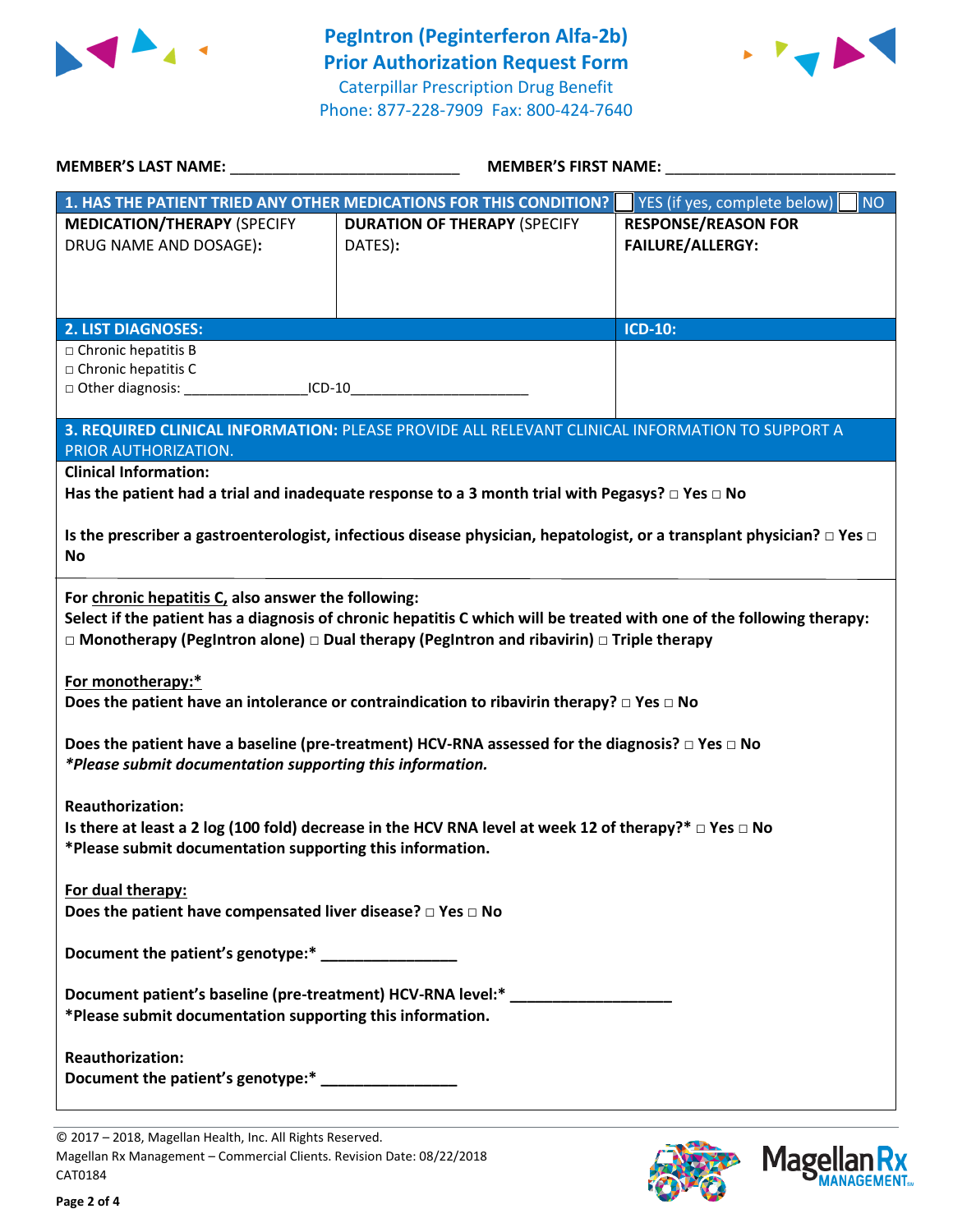

## **PegIntron (Peginterferon Alfa-2b) Prior Authorization Request Form** Caterpillar Prescription Drug Benefit



| Phone: 877-228-7909 Fax: 800-424-7640                                                                                                                  |
|--------------------------------------------------------------------------------------------------------------------------------------------------------|
| Select which week of therapy the patient has completed thus far:                                                                                       |
| $\Box$ 12 weeks $\Box$ 24 weeks                                                                                                                        |
| Select the patient's current viral load:*                                                                                                              |
| □ Detectable □ Undetectable                                                                                                                            |
| $\Box$ For patients who have completed 12 weeks of therapy, less than a 2 log reduction                                                                |
| *Please submit documentation supporting this information.                                                                                              |
|                                                                                                                                                        |
| For triple therapy:                                                                                                                                    |
| Select if the patient has a diagnosis of chronic hepatitis C virus that will be treated with triple therapy using the                                  |
| following medications:                                                                                                                                 |
| □ Olysio □ Ribavirin □ Sovaldi                                                                                                                         |
| For triple therapy with Victrelis, will dual therapy with peg-interferon and ribavirin be initiated 4 weeks before<br>Victrelis is started? □ Yes □ No |
| Document the patient's genotype: *                                                                                                                     |
| Does the patient have compensated liver disease?* $\Box$ Yes $\Box$ No                                                                                 |
| *Please submit documentation supporting this information.                                                                                              |
|                                                                                                                                                        |
| <b>Reauthorization:</b>                                                                                                                                |
| Select if Pegasys and ribavirin will be taken with the following antivirals:                                                                           |
| □ Olysio □ Sovaldi                                                                                                                                     |
|                                                                                                                                                        |
| Select if the following applies to the patient:*                                                                                                       |
| □ Treatment-naïve without cirrhosis                                                                                                                    |
| □ Null responder on prior treatment without cirrhosis                                                                                                  |
| $\Box$ Relapser on prior treatment without cirrhosis                                                                                                   |
| □ Cirrhosis                                                                                                                                            |
| $\Box$ Partial responder on prior treatment without cirrhosis                                                                                          |
|                                                                                                                                                        |
| Select which week of therapy the patient has completed thus far:                                                                                       |
| $\Box$ 12 weeks $\Box$ 24 weeks                                                                                                                        |
|                                                                                                                                                        |
| Select if the patient has HCV RNA levels as follos:*                                                                                                   |
| □ Undetectable at week 4                                                                                                                               |
| □ Undetectable at week 8                                                                                                                               |
| □ Undetectable at weeks 4 AND 12                                                                                                                       |
| □ 1,000 IU/mL or less at week 12 of treatment                                                                                                          |
| □ Undetectable at week 24                                                                                                                              |
| *Please submit documentation                                                                                                                           |
|                                                                                                                                                        |
| Are there any other comments, diagnoses, symptoms, medications tried or failed, and/or any other information the                                       |
| physician feels is important to this review?                                                                                                           |
|                                                                                                                                                        |